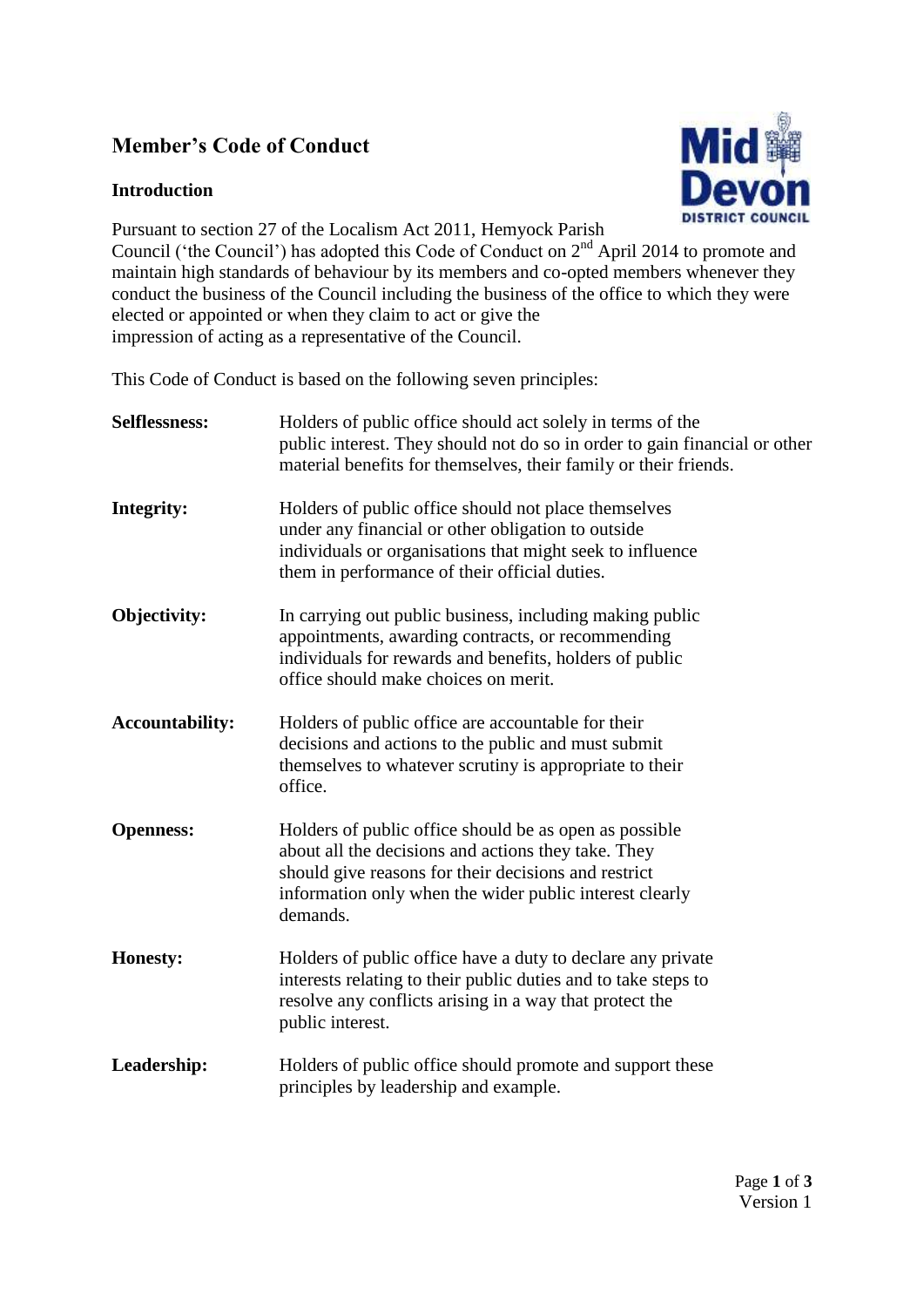# **Definitions**

For the purposes of this Code, a 'co-opted member' is a person who is not a member of the Council but who is either a member of any committee or subcommittee of the Council, or a member of, and represents the Council on any joint committee or joint sub-committee of the Council, and who is entitled to vote on any question that falls to be decided at any meeting of that committee or sub-committee.

For the purposes of this Code, a 'meeting' is a meeting of the Council, any of its committees, sub-committees, joint committees or joint sub-committees.

For the purposes of this Code, and unless otherwise expressed, a reference to a member of the Council includes a co-opted member of the Council.

## **Member obligations**

When a member of the Council acts, claims to act or gives the impression of acting as a representative of the Council, he/she has the following obligations.

- 1. He/she shall behave in such a way that a reasonable person would regard as respectful.
- 2. He/she shall not act in a way which a reasonable person would regard as bullying or intimidatory.
- 3. He/she shall not seek to improperly confer an advantage or disadvantage on any person.
- 4. He/she shall use the resources of the Council in accordance with its requirements.
- 5. He/she shall not disclose information which is confidential or where disclosure is prohibited by law.
- 6. He/she shall not conduct themselves in a manner or behave in such a way so as to bring their office or the Council into disrepute

#### **Registration of interests**

- 7. Within 28 days of this Code being adopted by the Council, or the member's election or the co-opted member's appointment (where that is later), he/she shall register all interests which fall within the categories set out in Appendices A and B.
- 8. Upon the re-election of a member or the re-appointment of a co-opted member, he/she shall within 28 days re-register any interests in Appendices A and B.
- 9. A member shall register any change to interests or new interests in Appendices A and B within 28 days of becoming aware of it.
- 10. A member need only declare on the public register of interests the existence but not the details of any interest which the Monitoring Officer agrees is a 'sensitive interest'. A sensitive interest is one which, if disclosed on a public register, could lead the